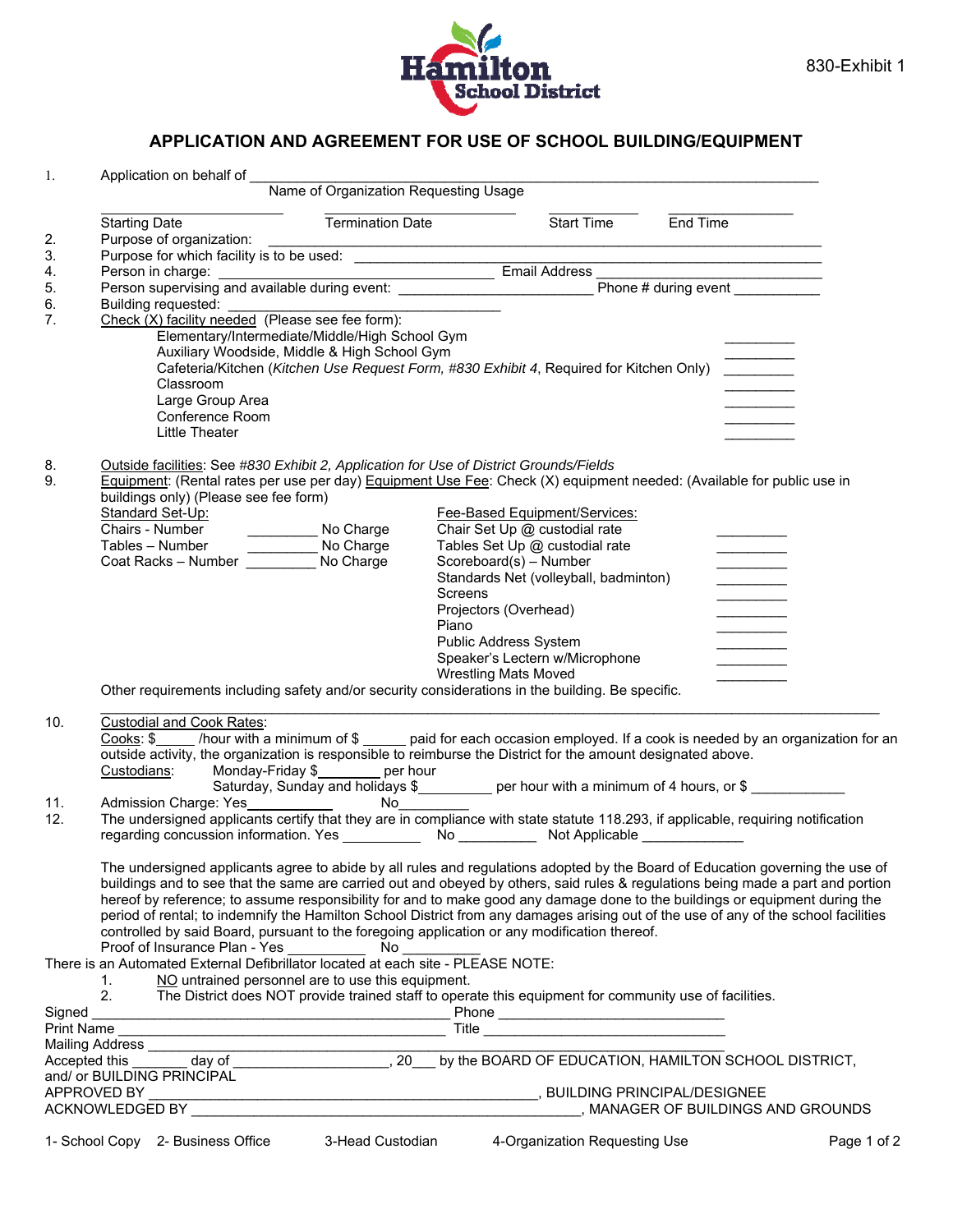| APPROVED: | August 16, 2004 |
|-----------|-----------------|
| REVISED:  | July 18, 2005   |
| REVIEWED: | June 19, 2006   |
|           | August 18, 2008 |
| REVISED:  | August 19, 2013 |
|           | April 20, 2015  |
|           | March 20, 2020  |

#### **Please note:**

### **Facilities and Equipment Use Rules (**Excerpt from Board Policy #830-Rule (1), Community Use of School Facilities)

- A. Activities will be confined to the scheduled time as stated in the request.
- B. Groups and spectators must confine their activities to the areas scheduled.
- C. The custodians will not open any rooms or areas except those specifically approved on the permit or by permission of the principal.
- D. Exterior doors must remain locked until the adult leader of the activity or committee in charge arrives.
- E. No decorations or scenery shall be put up, or pianos or other furniture moved, unless special permission has been granted.
- F. The use of any equipment which may damage the floor or building is prohibited.
- G. Wax or any special floor dressing shall not be used by any group using the gymnasium or auditorium.
- H. Candles and other open flame may not be used in school facilities unless permission is obtained from the principal and such use is authorized by state laws and regulations.
- I. Groups are responsible for compliance with state sales tax as applicable.

### J. **Conduct by Facility Users**

- 1. Use of or the sale of intoxicants or controlled substances will not be permitted on school grounds at any time or under any circumstances. Users who violate this rule shall be denied facility usage and face possible legal intervention.
- 2. Smoking or use of cigarettes or any other tobacco or nicotine products (as defined by state law) including smokeless tobacco, or look-alike cigarettes and e-cigarettes will not be allowed on school property.
- 3. Possession of weapons or look-alike weapons is prohibited except as permitted by Board Policy and Section IV-C-6 of this rule.
- 4. Food and non-alcoholic beverages may be consumed only in specified areas as approved by the principal.
- 5. Nothing shall be sold, given, exhibited or displayed in school facilities without permission.
- 6. When district gymnasiums are to be used for physical activities, only persons with approved rubber-soled shoes are allowed on the gym floors. Failure to comply with this stipulation could obligate the user to pay all costs incurred for returning the floor condition to its proper state.
- 7. Any youth athletic activity covered by section 118.293 that is required to provide concussion and head injury information shall provide evidence of compliance with the statue to the building principal/designee prior to beginning use of the facility.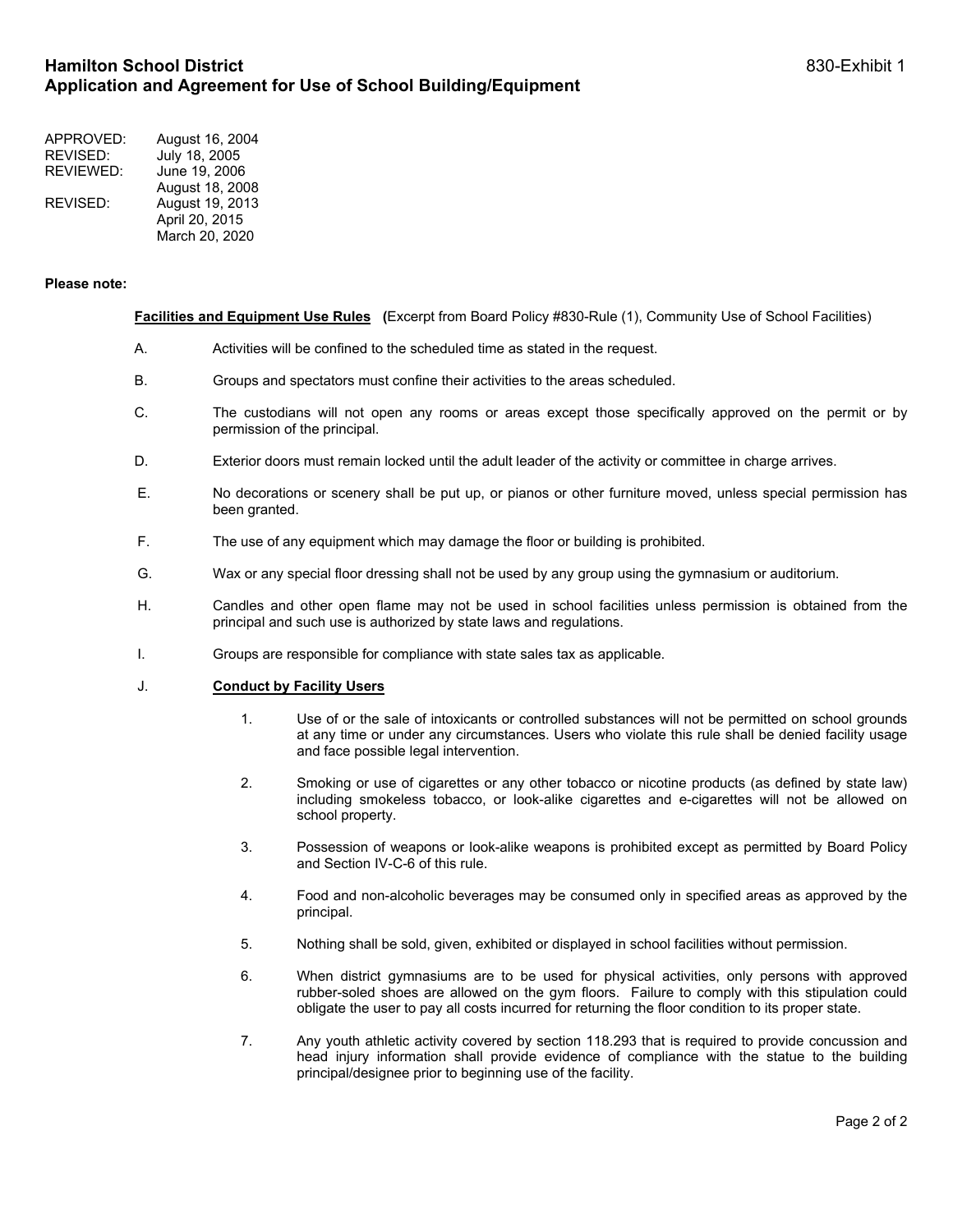# **Hamilton School District Facility Use Fee Schedule**

Level 1 - Hamilton School District Groups

- Co-curricular athletics run by the Hamilton School District
- Co-curricular activities run by the Hamilton School District
- School parent group organizations (ie Home and School, PTO)

Level 2 - District Feeder Programs, Boosters and Scouts

- Junior Chargers league play and practices (excludes camps and clinics when a fee is charged)
- Booster clubs
- Scout troops

Level 3 - Community-Based Youth Groups (nonprofit or profit organizations) Such as but not limited to:

- Village of Sussex Park and Recreation Department
- Sussex Lions flag football
- Sussex Tops Soccer
- Hamilton community youth feeder programs camps and clinics run by coaches and advisors when a fee is charged

Level 4 - All Other Groups

- For profit organizations or activities
- Out of district youth groups (nonprofit or profit)
- Adult nonprofit or profit groups

|                                          | Level 1                     | Level 2 | Level 3 | Level 4 |
|------------------------------------------|-----------------------------|---------|---------|---------|
| <b>Elementary Schools</b>                | <b>Rental Rate Per Hour</b> |         |         |         |
| Gym                                      | N/C                         | N/C     | \$25    | \$50    |
| Cafeteria                                | N/C                         | N/C     | \$25    | \$50    |
| Multi-purpose Room                       | N/C                         | N/C     | \$25    | \$50    |
| Classroom                                | N/C                         | N/C     | \$15    | \$25    |
| <b>Silver Spring Intermediate School</b> | <b>Rental Rate Per Hour</b> |         |         |         |
| Gym - 1 court                            | N/C                         | N/C     | \$50    | \$100   |
| Gym - 2 courts                           | N/C                         | N/C     | \$75    | \$150   |
| Gym - 3 courts                           | N/C                         | N/C     | \$100   | \$200   |
| Cafeteria                                | N/C                         | N/C     | \$50    | \$100   |
| Classroom                                | N/C                         | N/C     | \$15    | \$25    |
| Locker Room                              | N/C                         | N/C     | \$10    | \$20    |
| <b>Templeton Middle School</b>           | <b>Rental Rate Per Hour</b> |         |         |         |
| Gym - Auxiliary                          | N/C                         | N/C     | \$25    | \$50    |
| Gym - Main                               | N/C                         | N/C     | \$75    | \$150   |
| Cafeteria                                | N/C                         | N/C     | \$25    | \$50    |
| Classroom                                | N/C                         | N/C     | \$15    | \$25    |
| Locker Room                              | N/C                         | N/C     | \$10    | \$20    |